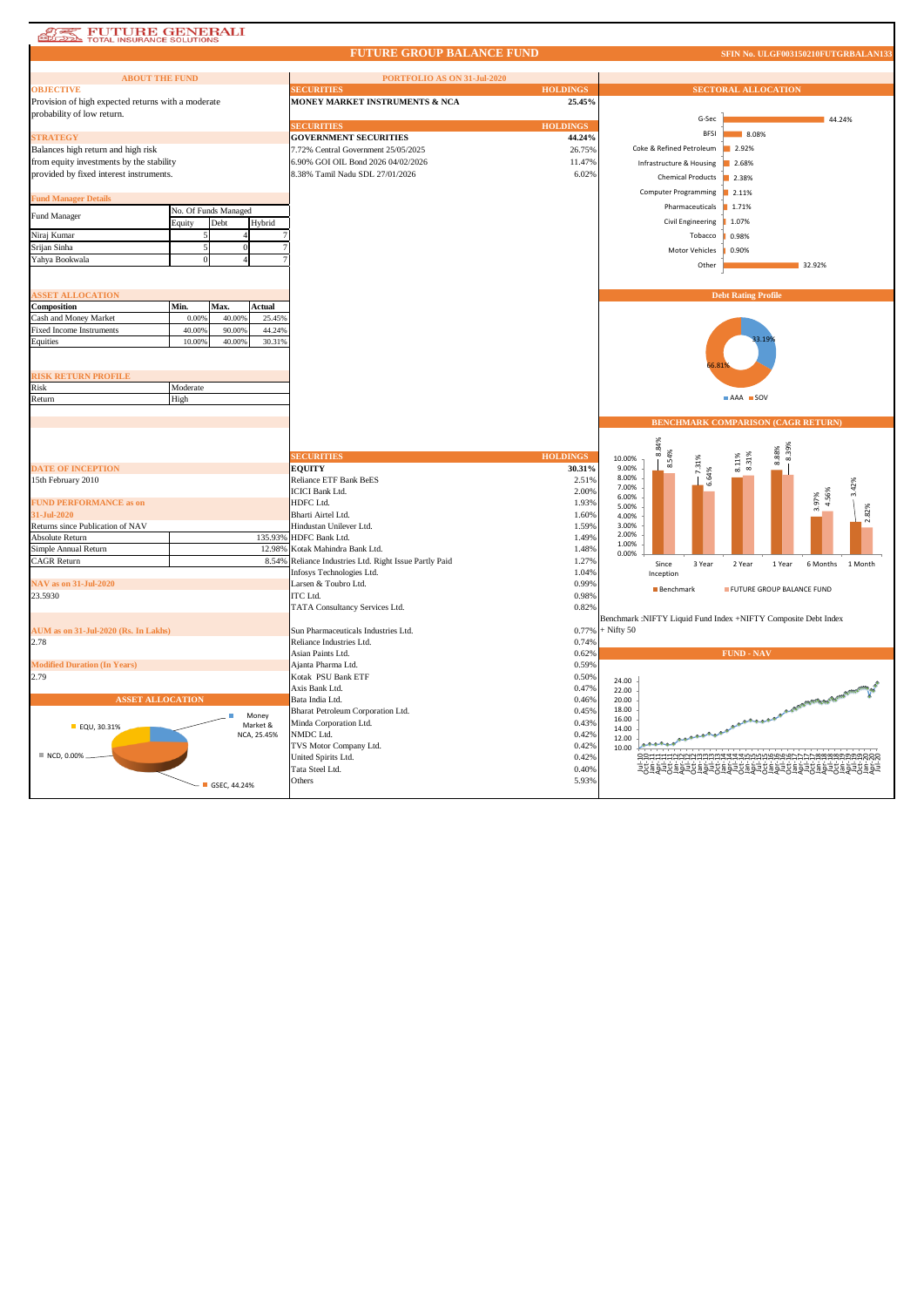| FUTURE GENERALI<br><b>LERE REEL</b><br><b>TOTAL INSURANCE SOLUTIONS</b>                                           |                 |                      |                  |                                                                                                         |                 |                                                                                                                                                                                                       |
|-------------------------------------------------------------------------------------------------------------------|-----------------|----------------------|------------------|---------------------------------------------------------------------------------------------------------|-----------------|-------------------------------------------------------------------------------------------------------------------------------------------------------------------------------------------------------|
|                                                                                                                   |                 |                      |                  | <b>GROUP INCOME FUND</b>                                                                                |                 | SFIN No. ULGF005010118GRPINCFUND133                                                                                                                                                                   |
| <b>ABOUT THE FUND</b>                                                                                             |                 |                      |                  | PORTFOLIO AS ON 31-Jul-2020                                                                             |                 |                                                                                                                                                                                                       |
| <b>OBJECTIVE</b>                                                                                                  |                 |                      |                  | <b>SECURITIES</b>                                                                                       | <b>HOLDINGS</b> | <b>SECTORAL ALLOCATION</b>                                                                                                                                                                            |
| This fund aims to provide stable returns by investing in                                                          |                 |                      |                  | MONEY MARKET INSTRUMENTS & NCA                                                                          | 2.85%           |                                                                                                                                                                                                       |
| assets with relatively low to moderate level of risk. The                                                         |                 |                      |                  |                                                                                                         |                 |                                                                                                                                                                                                       |
| fund will invest in fixed income securities such as Govt.<br>Securities, Corporate Bonds & any other fixed income |                 |                      |                  | <b>SECURITIES</b>                                                                                       | <b>HOLDINGS</b> | G-Sec<br>47.87%                                                                                                                                                                                       |
|                                                                                                                   |                 |                      |                  | <b>GOVERNMENT SECURITIES</b>                                                                            | 47.87%          |                                                                                                                                                                                                       |
| investments along with Money Market Instruments for<br>liquidity.                                                 |                 |                      |                  | 7.57% Gsec 2033 17/06/2033<br>7.72% Gsec 2049 15/06/2049                                                | 22.47%<br>5.64% | 25.40%<br>Infrastructure & Housing                                                                                                                                                                    |
|                                                                                                                   |                 |                      |                  | 08.25 Maharashtra SDL 2025 10/06/2025                                                                   | 5.35%           |                                                                                                                                                                                                       |
|                                                                                                                   |                 |                      |                  | 0% CS 17 DEC 2027 UL                                                                                    | 4.95%           | 14.79%<br><b>BFSI</b>                                                                                                                                                                                 |
|                                                                                                                   |                 |                      |                  | 6.90% GOI OIL Bond 2026 04/02/2026                                                                      | 3.06%           |                                                                                                                                                                                                       |
|                                                                                                                   |                 |                      |                  | 8.15% MAHARASHTRA SDL 2025 26/11/2025                                                                   | 2.14%           |                                                                                                                                                                                                       |
|                                                                                                                   |                 |                      |                  | 8% GOI Oil Bond 2026 23/03/2026                                                                         | 2.14%           | 9.09%<br>Coke & Refined Petroleum                                                                                                                                                                     |
|                                                                                                                   |                 |                      |                  | 7.4% Central Government 09/09/2035                                                                      | 2.12%           |                                                                                                                                                                                                       |
| <b>Fund Manager Details</b>                                                                                       |                 |                      |                  |                                                                                                         |                 | 2.85%<br>Other                                                                                                                                                                                        |
|                                                                                                                   |                 | No. Of Funds Managed |                  |                                                                                                         |                 |                                                                                                                                                                                                       |
| <b>Fund Manager</b>                                                                                               | Equity          | Debt                 | Hybrid           |                                                                                                         |                 |                                                                                                                                                                                                       |
| Niraj Kumar                                                                                                       |                 |                      |                  | <b>SECURITIES</b>                                                                                       | <b>HOLDINGS</b> | <b>Debt Rating Profile</b>                                                                                                                                                                            |
| Yahya Bookwala                                                                                                    | $\Omega$        |                      |                  | <b>CORPORATE DEBT</b>                                                                                   | 49.28%          |                                                                                                                                                                                                       |
|                                                                                                                   |                 |                      |                  | 9.05% Reliance Industries Ltd. 17/10/2028<br>7.75% L&T Finance Limited 2025 10/07/2025                  | 9.09%<br>8.29%  |                                                                                                                                                                                                       |
|                                                                                                                   |                 |                      |                  | 8.67% Tata Capital Financial Services Ltd. 2025                                                         | 6.50%           |                                                                                                                                                                                                       |
| <b>SSET ALLOCATION</b>                                                                                            |                 |                      |                  | 8.05% Housing Development Finance Corporation Ltd. 22/10/2029                                           | 6.42%           | 3.929<br>51.089                                                                                                                                                                                       |
| Composition                                                                                                       | Min.            | Max.                 | Actual           | 8.00% IREDA 24/09/2029                                                                                  | 4.26%           |                                                                                                                                                                                                       |
| Cash and Money Market                                                                                             | 0.00%           | 40.00%               | 2.85%            | 7.75% Power Finance Corporation Ltd. 11/06/2030                                                         | 4.22%           |                                                                                                                                                                                                       |
| <b>Fixed Income Instruments</b>                                                                                   | 60.009          | 100.00%              | 97.15%           | 7.40% IREDA 2030                                                                                        | 4.12%           | AAA SOV                                                                                                                                                                                               |
| Equities                                                                                                          | 0.009           | 0.00%                |                  | 0.00% 8.30% REC Ltd. Non GOI 2029<br>7.95% Sikka Ports & Terminals Ltd. (Previous RPTL) 2026 28/10/2026 | 2.17%<br>2.12%  |                                                                                                                                                                                                       |
|                                                                                                                   |                 |                      |                  | 8.45% SIKKA PORTS & TERMINALS LTD (Previous RPTL) 2023                                                  | 2.10%           | <b>BENCHMARK COMPARISON (CAGR RETURN)</b>                                                                                                                                                             |
| <b>RISK RETURN PROFILE</b>                                                                                        |                 |                      |                  |                                                                                                         |                 |                                                                                                                                                                                                       |
| Risk                                                                                                              | Low To Moderate |                      |                  |                                                                                                         |                 | 18.52%                                                                                                                                                                                                |
| Return                                                                                                            | High            |                      |                  |                                                                                                         |                 | 20.00%<br>18.00%                                                                                                                                                                                      |
|                                                                                                                   |                 |                      |                  |                                                                                                         |                 | 13.45%<br>ğ<br>16.00%                                                                                                                                                                                 |
|                                                                                                                   |                 |                      |                  |                                                                                                         |                 | 12.00%<br>10.83%<br>14.00%<br>8.54%                                                                                                                                                                   |
|                                                                                                                   |                 |                      |                  |                                                                                                         |                 | 12.00%<br>10.00%                                                                                                                                                                                      |
|                                                                                                                   |                 |                      |                  |                                                                                                         |                 | 8.00%                                                                                                                                                                                                 |
| <b>DATE OF INCEPTION</b>                                                                                          |                 |                      |                  |                                                                                                         |                 | 1.30%<br>6.00%<br>4.00%                                                                                                                                                                               |
| 31st March 2019                                                                                                   |                 |                      |                  |                                                                                                         |                 | 2.00%                                                                                                                                                                                                 |
| <b>FUND PERFORMANCE as on</b>                                                                                     |                 |                      |                  |                                                                                                         |                 | 0.00%<br>Since Inception<br>1 Year<br>6 Months<br>1 Month                                                                                                                                             |
| 31-Jul-2020                                                                                                       |                 |                      |                  |                                                                                                         |                 |                                                                                                                                                                                                       |
| Returns since Publication of NAV                                                                                  |                 |                      |                  |                                                                                                         |                 | <b>Benchmark</b><br>FUTURE GROUP INCOME FUND                                                                                                                                                          |
| Absolute Return<br>Simple Annual Return                                                                           |                 |                      | 25.51%<br>19.08% |                                                                                                         |                 |                                                                                                                                                                                                       |
| <b>CAGR Return</b>                                                                                                |                 |                      | 18.52%           |                                                                                                         |                 | Benchmark : NIFTY Composite Debt Index                                                                                                                                                                |
|                                                                                                                   |                 |                      |                  |                                                                                                         |                 |                                                                                                                                                                                                       |
| <b>NAV</b> as on 31-Jul-2020                                                                                      |                 |                      |                  |                                                                                                         |                 |                                                                                                                                                                                                       |
| 12.55060                                                                                                          |                 |                      |                  |                                                                                                         |                 |                                                                                                                                                                                                       |
| AUM as on 31-Jul-2020 (Rs. In Lakhs)                                                                              |                 |                      |                  |                                                                                                         |                 |                                                                                                                                                                                                       |
| 519.70                                                                                                            |                 |                      |                  |                                                                                                         |                 | <b>FUND - NAV</b>                                                                                                                                                                                     |
|                                                                                                                   |                 |                      |                  |                                                                                                         |                 |                                                                                                                                                                                                       |
| <b>Modified Duration (In Years)</b><br>.41                                                                        |                 |                      |                  |                                                                                                         |                 | 12.00                                                                                                                                                                                                 |
|                                                                                                                   |                 |                      |                  |                                                                                                         |                 | 11.50                                                                                                                                                                                                 |
|                                                                                                                   |                 |                      |                  |                                                                                                         |                 |                                                                                                                                                                                                       |
| <b>ASSET ALLOCATION</b>                                                                                           |                 |                      |                  |                                                                                                         |                 |                                                                                                                                                                                                       |
|                                                                                                                   |                 |                      |                  |                                                                                                         |                 | 11.00                                                                                                                                                                                                 |
| Money<br>Market &                                                                                                 |                 |                      |                  |                                                                                                         |                 | 10.50                                                                                                                                                                                                 |
| GSEC,<br>NCA, 2.85%<br>49.28%                                                                                     |                 |                      |                  |                                                                                                         |                 | 10.00                                                                                                                                                                                                 |
|                                                                                                                   |                 |                      |                  |                                                                                                         |                 | $1u+19$                                                                                                                                                                                               |
|                                                                                                                   |                 |                      |                  |                                                                                                         |                 | Apr-20<br>Apr-19<br>May-19<br>Aug-19<br>Sep-19<br>Oct-19<br>$Nov-19$<br>$Dec-19$<br>Feb-20<br>$\frac{30}{100}$<br>$\frac{30}{100}$<br>$\frac{30}{100}$<br>Mar-19<br>$J$ un-19<br>$Jan-20$<br>$Mar-20$ |
|                                                                                                                   |                 | NCD,<br>47.87%       |                  |                                                                                                         |                 |                                                                                                                                                                                                       |
|                                                                                                                   |                 |                      |                  |                                                                                                         |                 |                                                                                                                                                                                                       |